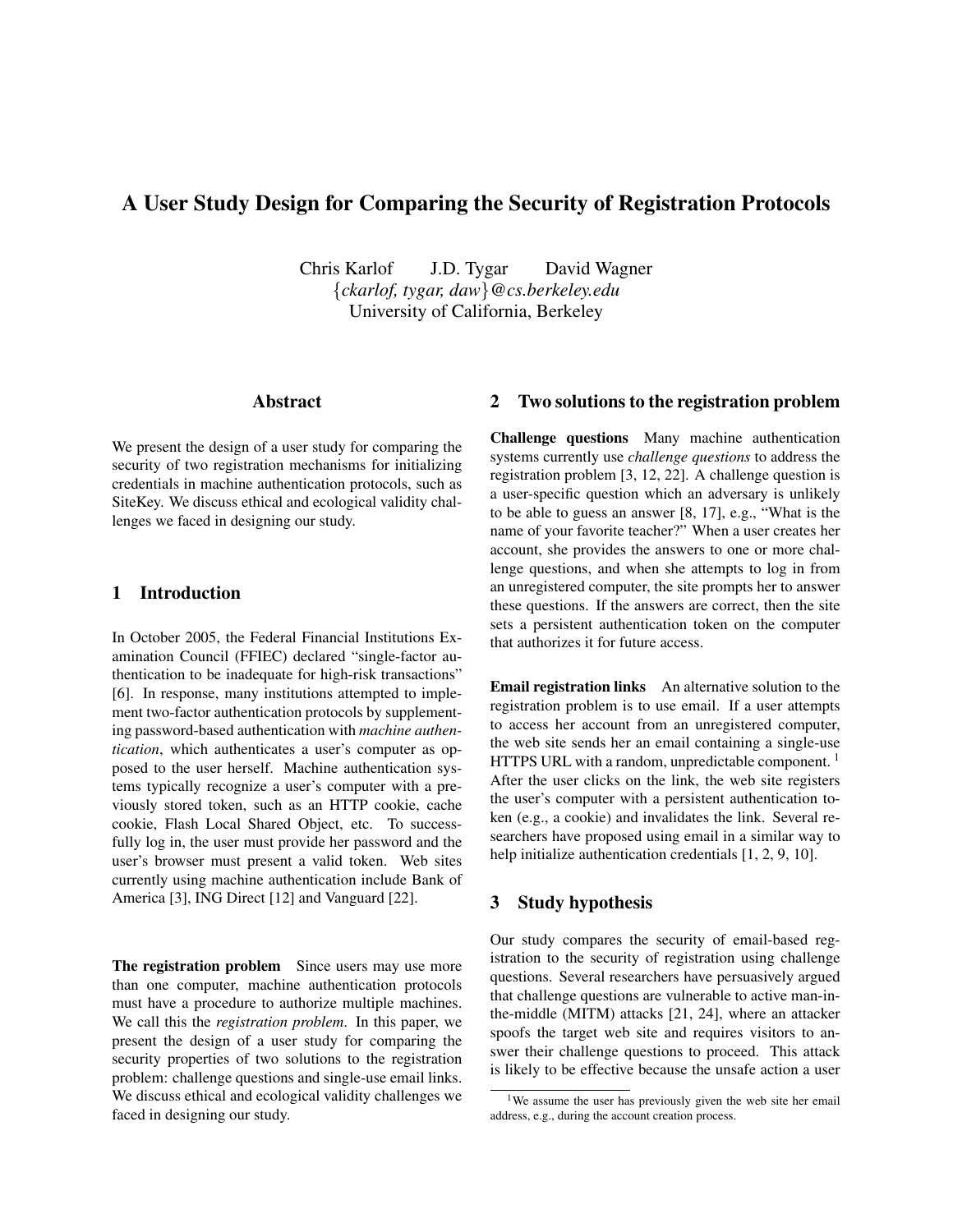must avoid during the attack is the same action she must take to legitimately register her computer, i.e., answer her challenge questions.

In contrast, with email registration links, the unsafe actions a user must avoid are different from the action she must take to legitimately register her computer, i.e., click on the registration link. Once a user clicks on a registration link and her browser sends it to the legitimate server, it becomes useless to an attacker.

In addition, a web site can include a reminder in the registration email of the only safe action (i.e., click on the link) and warn against the likely attacks. Although a web site using challenge questions can issue similar warnings, these warnings will likely be absent during an attack.

For these reasons, we hypothesize that using email registration links is more resistant to these types of MITM social engineering attacks than challenge questions. To test this hypothesis, our study will compare the success of different simulated MITM attacks against email registration links and challenge questions.

### 4 Challenges

Our study faces an ecological validity challenge, to realistically simulate experiences users have in the real world. This raises a number of issues:

First, it is difficult to simulate the experience of risk for users without crossing ethical boundaries [16]. To address this, many experimenters employ role-playing, where users are asked to assume fictitious roles. However, role-playing participants may act differently than they would in the real world. If users feel that nothing is at stake and there are no consequences to their actions, they may take risks that they would avoid if their own personal information was at stake.

Second, we must limit the effect of demand characteristics. Demand characteristics refer to cues which cause participants to try to guess the study's purpose and change their behavior in some way, perhaps unintentionally. For example, if they agree with the hypothesis of the study, they may change their behavior in a way which tries to confirm it. Since security is often not users' primary goal, demand characteristics are particularly challenging for security studies. An experiment which intentionally or unintentionally influences users to pay undue attention to the security aspects of the tasks will reduce its ecological validity.

Third, we must minimize the impact of authority figures during the study. Researchers have shown that people have a tendency to obey authority figures and the presence of authority figures causes study participants to display extreme behavior they would not normally engage in on their own. Classic examples of this are Milgram's "shocking" experiment [19] and the Stanford prison experiment [11]. For security studies, this tendency may underestimate the strength of some defense mechanisms and overestimate the success rate of some attacks. For example, if we simulate a social engineering attack during the study, users may be more susceptible to adversarial suggestions because they misinterpret these to be part of the experimenter's instructions. They may fear looking incompetent or stubborn if they do not follow the instructions correctly. This problem may be exacerbated if there is an experimenter lurking nearby.

Fourth, we must identify an appropriate physical location for the experiment. The vast majority of previous security user studies simulating attacks have been conducted in a controlled laboratory environment. They are many advantages to a laboratory environment: the experimenter can control more variables, monitor more subtle user behavior, and debrief and interview participants immediately upon completion, while the study is still fresh in their minds. But a laboratory environment for a security study can cause users to evaluate risk differently than they would in the real world. A user may view the laboratory environment as safer because they feel that the experimenter "wouldn't let anything bad happen".

It may be tempting to ignore some or all of these issues in a comparative study such as ours. Since the effects of these factors will be present in both the control group (i.e., challenge question users) and the treatment group (i.e, email registration users), then one might conclude that ignoring these factors would not hinder a valid, realistic comparison between the two groups.

This is a dangerous conclusion. It is not clear to what degree these issues affect various types of securityrelated mechanisms. In particular, there is no evidence that these issues have a similar magnitude of effect on challenge question users as on email registration users. Therefore, it is prudent to control these issues in our design as much as possible.

## 5 Study design

In this section, we present our study design. Our design addresses the issues we discussed in the previous section. More specifically, we hope to:

- Create an experience of risk for users without using role-playing
- Avoid the effect of demand characteristics by creating an engaging non-security related task for users which obscures the true purpose of the experiment
- Balance users' focus and awareness during the security and non-security related tasks in a realistic way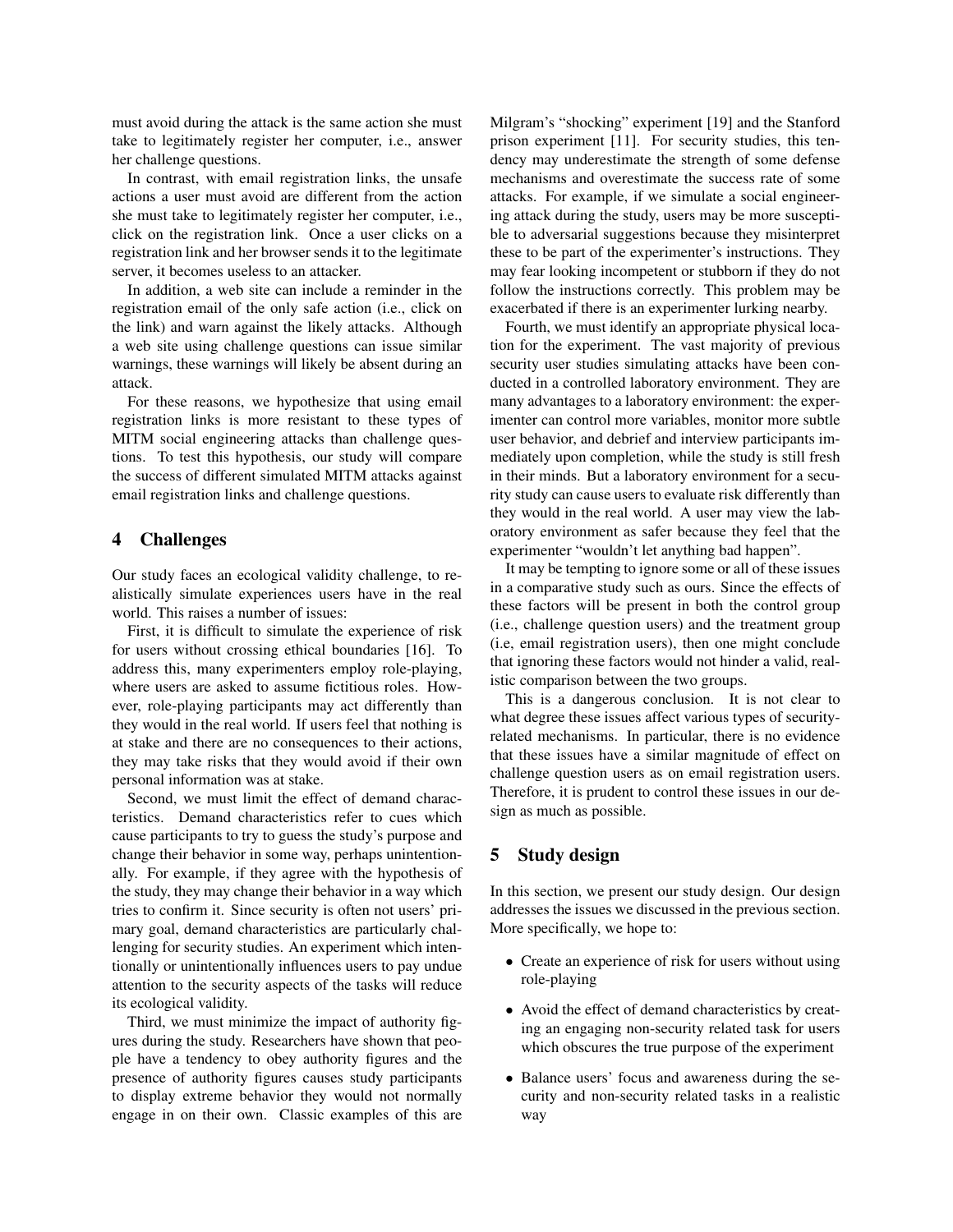• Limit the influence of authority figures and a laboratory environment by requiring each user to participate in her natural habitat with her own computer

### 5.1 Study overview

Our study employs deception to hide its true purpose. During the consent process, we tell users the project is examining how well individuals predict the outcome of certain events, and that this experiment focuses on how well individuals can predict high grossing movies. We tell each user she will log in to our web site over a seven day period and make a prediction of what she thinks will be the top three highest grossing movies each day. Each user logs in from her own computer, from anywhere, and at any time she wishes. We show a screenshot of our interface in Figure 1.

Each user receives \$20 as base compensation, and we reward her up to an additional \$3 per prediction depending on the accuracy of her predictions. We tell each user that she must make seven predictions to complete the experiment, so the total maximum a user can receive is \$41. Users receive their compensation via PayPal upon completion.<sup>2</sup>

We plan to recruit approximately 200 users, divided into 5 groups. One group uses challenge questions for registration and the other four groups use different variants of email registration links. We discuss the email registration groups further in Section 5.3.2. We show a summary of the different groups in Table 1.

### 5.2 Registration procedures

Each user creates an account at our site, with a username and password. We also ask for the user's email address and PayPal email address, if different. On a user's first login attempt, she is redirected to the page shown in Figure 2 after she enters her username and password. This page informs her that she must register her computer before she can use it to access her account at our web site. We wish to encourage users to register only private computers, so the site mentions that it is a generally a bad idea to register public computers and if the user is using one, then she should wait until later to register her private computer. However, we do nothing to prevent or detect a user registering a public computer, such as a library computer.

If the user chooses to register her computer, we redirect her to the registration page. If she is in the challenge question group, we prompt her to set up her challenge questions with the dialog shown in Figure 3. She must select two questions and provide answers. After confirming the answers, she enters her account and proceeds with her first prediction.

If she is part of an email registration group, then she sees a page informing her that she has been sent a registration email, and she must click on the link saying "Click on this secure link to register your computer". After clicking on the link, she can enter her account and make a prediction. We send registration emails in primarily HTML format, but also include a plain text alternative (using the multipart/alternative content type) for users who have HTML viewing disabled in their email clients. We embed the same registration link in both parts, but include a distinguishing parameter in the link to record whether the user was presented with the HTML or plain text version of the email. We discuss how we use this information in Section 5.3.2. Screenshots of registration emails are shown in Figures 6–9.

Both registration procedures set an HTTP cookie and a Flash Local Shared Object on the user's computer to indicate the computer is registered. On subsequent login attempts from that computer, the user gains access to her account by simply entering her username and password. But if she logs in from a computer we don't recognize, then we prompt her to answer her challenge questions (Figure 4) or send her a new registration link to click on, depending on the user's group.

### 5.3 Simulated attacks

Although we tell users they must make seven predictions to complete the experiment, after each user makes her fifth prediction, we simulate a MITM attack against her the next time she logs in. After she enters her username and password, we will redirect her to an "attack" server. The attack server uses the same domain as the legitimate server, simulating a pharming attack where the adversary has compromised the DNS record for our site.

#### 5.3.1 Challenge questions: Group 1

For the challenge question group, the attack simply tries to get users to answer their challenge questions by presenting the page shown in Figure 5. This is essentially the same page users see when they must answer their challenge questions under "normal" conditions, but with the warning and informative text removed. $3$  This attack: 1) is straightforward, 2) closely mimics the legitimate registration process, and 3) was previously disclosed in the security community as a major weakness of challenge questions [21, 24].

<sup>2</sup>Although we do not verify users have valid PayPal accounts at the start of the study, each must explicitly acknowledge she either has one or is willing to get one.

<sup>&</sup>lt;sup>3</sup>Even if users select their challenge questions from a pool of possible questions, a MITM attacker can easily determine a particular user's questions by relaying communications between the legitimate site and the user [21, 24].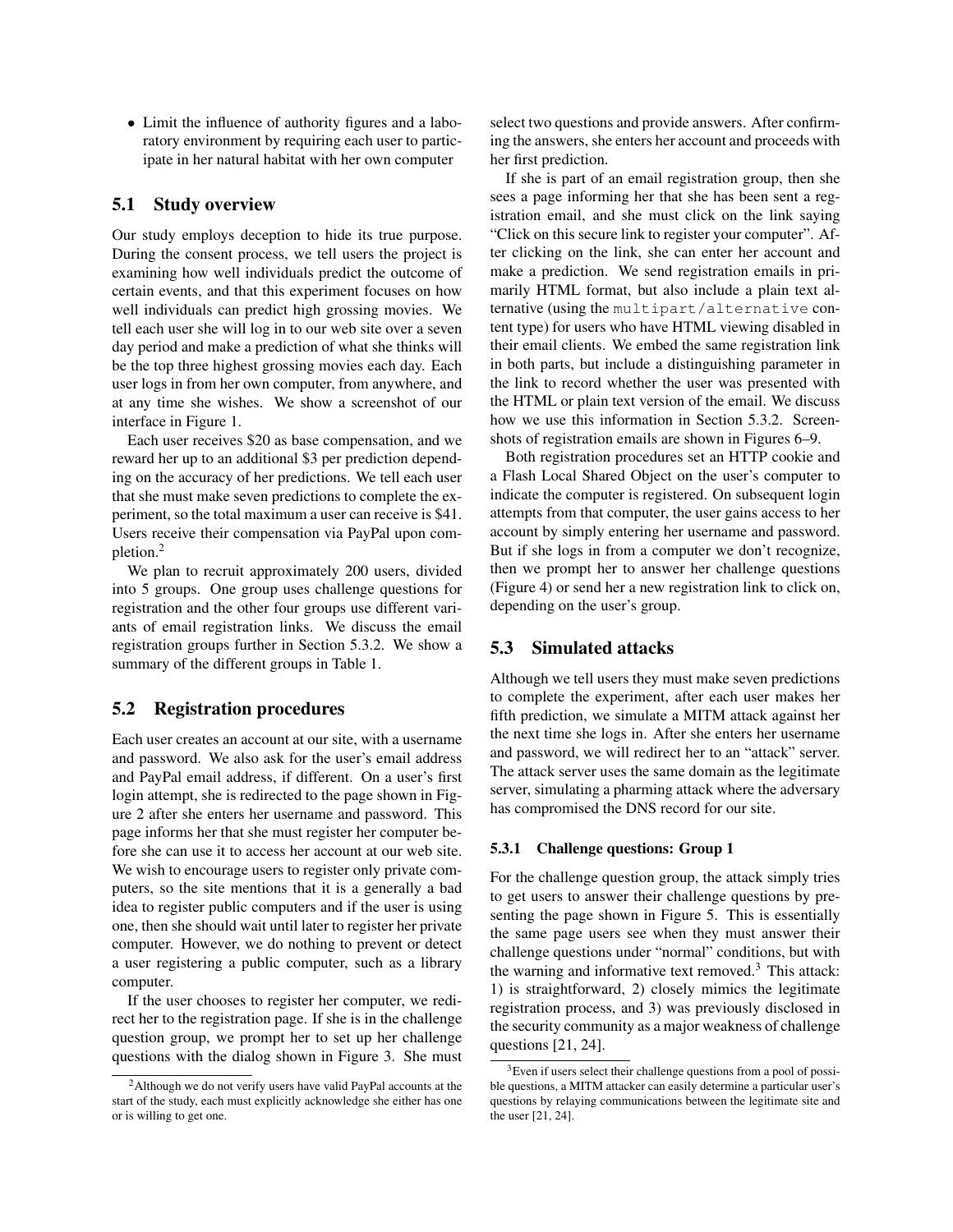| Group | <b>Registration method</b> | <b>Attack description</b>         | Warnings?                            |
|-------|----------------------------|-----------------------------------|--------------------------------------|
|       | Challenge questions        | Solicit answers                   | Only during legitimate registrations |
|       | Email                      | Copy and paste link into text box | In registration emails               |
|       | Email                      | Copy and paste link into text box | No warnings                          |
|       | Email                      | Forward email to attacker         | In registration emails               |
|       | Email                      | Forward email to attacker         | No warnings                          |

Table 1: Summary of study groups.

#### 5.3.2 Email: Groups 2-5

Simulating attacks against email registration is not as straightforward, in part because the attack must trick the user into doing something different than what she must do during a legitimate registration (i.e., click on the link). Ethical issues pose another challenge. To compromise email registration, a real world attacker might try to exploit a browser vulnerability, convince the user to install malware, or hijack the user's email account. Although these are typically effective attacks, ethical issues prevent us from attacking our users in this way.

Instead, we use social engineering attacks that attempt to steal and use a valid registration link before the user clicks on it, giving the attacker a valid registration token for the user's account. Since this link has no value outside the scope of the study, this limits the potential risk to users.

We identified two compelling and straightforward attacks of this type. Our first attack asks the user to copy and paste the registration URL from her email into a text box included in the attack web page. Our second attack asks the user to forward the registration email to an address with a similar looking domain. Although we have no evidence these are the most effective attack strategies, it is certainly necessary for an email registration scheme to resist these attacks in order to be considered secure.

We simulate the copy and paste attack against groups 2 and 3, and simulate the forwarding attack against groups 4 and 5. For both attacks we assume the attacker can cause a new registration email to be delivered to the user from the legitimate site.

For both attacks, the attack page first tells the user that "because of problems with our email registration system" she should not click on the link in the email she receives. For the forwarding attack, it instructs the user to forward the email to the attacker's email address. For the copy and paste attack, the attack page presents a text box with a "submit" button and instructs the user to copy and paste the registration link into the box.

Both attacks also present pictorial versions of the instructions, with a screenshot of how the registration link appears in the email. To maximize the effectiveness of this picture, we give the attacker the advantage of knowing the distribution of HTML and plain text registration emails previously viewed by the user during the study (see Section 5.2). The attacker then displays the pictorial instructions corresponding to the majority; in case of a tie it displays a screenshot of the HTML version. Screenshots of these attacks are shown in Figures 10–13.

Warnings Email registration has the advantage of being able to remind users of safe actions and warn them against unsafe actions. To measure the effectiveness of these messages, we subdivide the email groups into two groups: those that receive warnings in registration emails (groups 2 and 4) and those that do not (groups 3 and 5). Those that receive warnings also see these warnings on legitimate registration pages. Screenshots of these warnings are shown in Figures 6 and 8. Although these warnings specifically focus on the attacks we are simulating, and in the real world it may not be feasible to concisely warn users against all the possible attacks, a site can certainly warn users against the most successful or common attacks they have observed in the past. See Table 1 for a summary of the four different email groups.

#### 5.3.3 Attack success metrics

If a group 1 user answers her challenge questions correctly, we consider the attack a success and the experiment ends. We assume the adversary is relaying the user's responses in real time to the legitimate site, so if she enters an incorrect answer, the attack server prompts the user again.

If a group 2-5 user clicks on the registration link first, then we consider the attack a failure. $4$  If the user forwards the email or submits the link first, then we consider the attack a success. Either way, the experiment ends.

For all users, attempts to navigate to other parts of the site redirect the user back to the attack page. If the user resists the attack for 30 minutes, then on her next login,

<sup>&</sup>lt;sup>4</sup>Since these attacks simulate pharming attacks, the attacker would be able to intercept registration links and steal any registration tokens stored on the user's computer. There are various proposals which can help defend registration links and persistent web objects against pharming attacks [4, 13, 18], but we do not discuss the details here. Regardless, the results of this study are applicable to a wide variety of social engineering attacks, including phishing.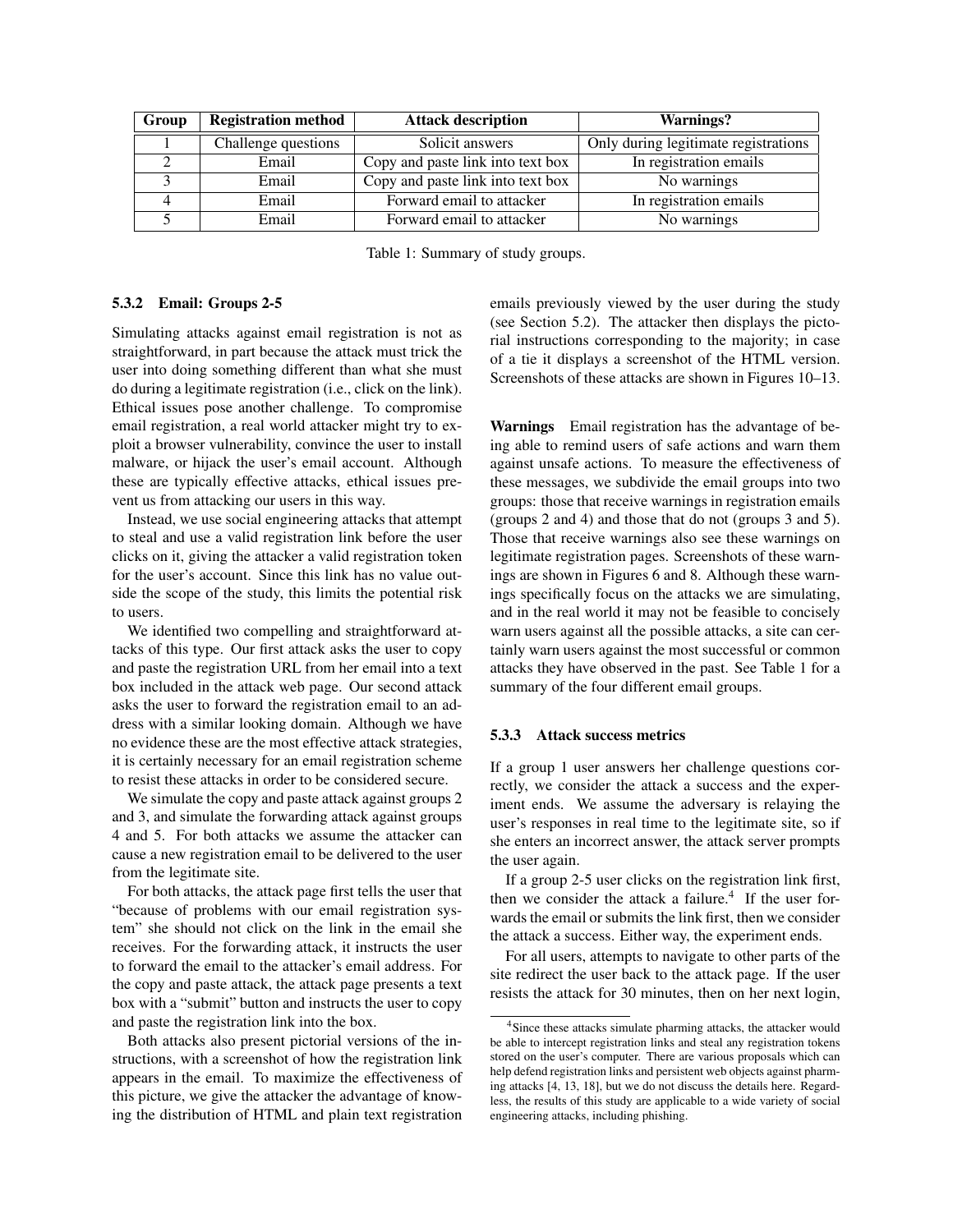the experiment ends and we consider the attack a failure. The attack pages for groups 1-3 contain a Javascript key logger, in case a user begins to answer her challenge questions or enter the link, but then changes her mind and does not submit. If our key logger detects this, we consider the attack a success. We measure the "strength" of the registration mechanism in each group by calculating the percentage of the users which resist the attack.

### 6 Analysis of our study design

In this section, we discuss how well our design addresses the issues we identify in Section 4: simulating the experience of risk, limiting the effect of demand characteristics, minimizing the impact of authority figures, and avoiding any unrealistic environmental influences.

We simulate the experience of risk by giving users password-protected accounts at our web site and creating an illusion that money they "win" during the study is "banked" in these accounts. To suggest that there is a chance that the user's compensation could be stolen if her account is hijacked, we provide an "account management" page which allows the user to change the Pay-Pal email address associated with her account. However, these incentives have limitations. Users may still consider the overall risk to be low: the size of the compensation may not be large enough to warrant extra attention, or they may recognize that a small university research study is unlikely to be the target of attack.

Informal testing suggests that predicting popular movies can be fun and engaging for users. In addition, the financial incentive for making accurate predictions will help focus the users' attention away from the security aspects of the study. For these reasons, the effect of demand characteristics is sharply diminished in our study.

We minimize the impact of authority figures by requiring the users to participate remotely, from their own computers and at times of their choosing. Users never need to meet us or make any decisions in a laboratory environment. All instructions are sent through our web site and emails. Removing authority figures from the vicinity of users improves the validity of our study. Similarly, by requiring users to interact with our web site outside a laboratory, we increase the chances users evaluate risks similarly to the way they do in the real world. Nonetheless, we acknowledge that our study design is not perfect: there is some risk that users may interpret instructions from the simulated attackers as "orders" from us, the experimenters.

Our study is ethical. The risk to users during the study is minimal, and for us to use a user's data, she must explicitly reconsent after a full debriefing on the true nature of the study. The study protocol described here was approved by the UC Berkeley's Institutional Review Board on human experimentation.

## 7 Related work

Other researchers have attempted to design ethical and ecologically valid studies which simulate attacks against users. Several studies have attempted to evaluate how well individuals can identify phishing emails and pages [7, 14, 23]. However, these studies do not fully address the challenges we identified in Section 4. They were all conducted in a laboratory environment, and the users were either told the purpose of the experiment or asked to role-play a fictitious identity.

To help create the experience of risk, Schecter et al. asked real Bank of America SiteKey customers to log into their accounts from a laptop in a classroom [20]. Although SiteKey uses challenge questions, this study did not evaluate SiteKey's use of them. Instead, this study focused on whether each user would enter her online banking password in the presence of clues indicating her connection was insecure. They simulated site-forgery attacks against each user by removing various security indicators (e.g., her personalized SiteKey image) and causing certificate warnings to appear, and checked if each user would still enter her password. Since SiteKey will only display a user's personalized image after her computer is registered, Schecter et al. first required each user to answer her challenge questions during a "warm-up" task to re-familiarize her with the process of logging into her bank account. No attack was simulated against the users during this task.

Requiring users to use their own accounts is certainly a good start for creating a sense of risk, but the degree to which the academic setting of the study affected the users' evaluation of their actual risk is unclear. Although the experimenters were not in the same room as the users while they used the computer, the fact that they were nearby may have influenced the users to appear "helpful" and behave with less caution than they normally would.

Jagatic et al. [15] and Jakobsson et al. [16] designed phishing studies which remotely simulated phishing attacks against users without their prior consent. Although these experiments simulate real attacks and achieve a high level of ecological validity, not obtaining prior consent raises ethical issues. After learning that they were unknowing participants in one study [15], many users responded with anger and some threatened legal action [5].

### 8 Conclusion

This paper presents the design of a user study to compare the security properties of two mechanisms for address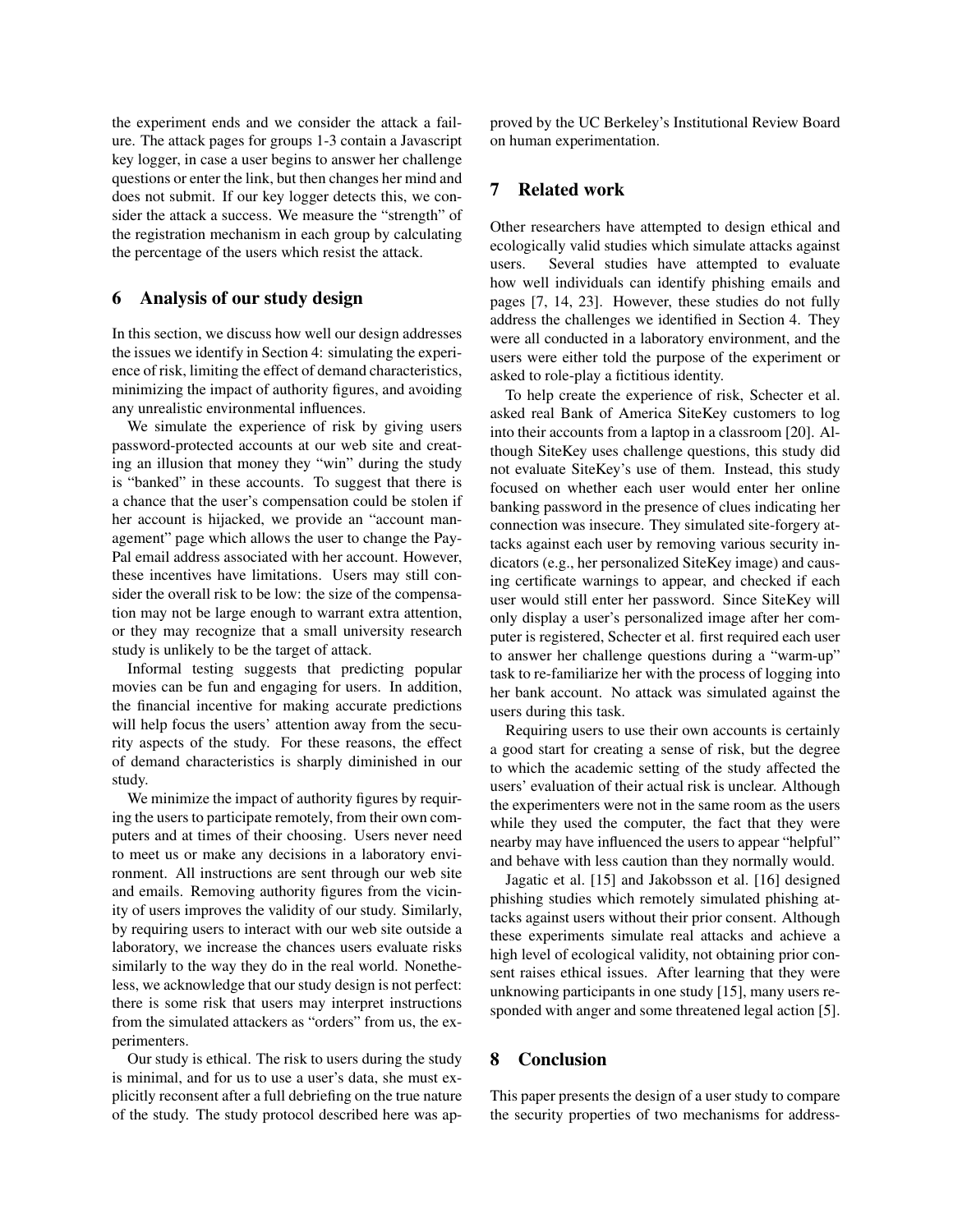ing the registration problem in machine authentication systems, identifies several ethical and ecological validity challenges we faced in designing our study, and discusses how we address them. In addition to teaching us more about the security properties of registration mechanisms, we expect this work will help broaden our understanding of the complex issues related to conducting these types of security studies.

### Acknowledgements

This work is supported in part by the TRUST Project (National Science Foundation award number CCF-0424422) and the iCAST Project. The conclusions in this paper are our own and do not necessarily reflect those of the NSF, the US Government, or any other funding agency. The authors also thank Rachna Dhamija, Allan Schiffman, Marco Barreno, Adrian Mettler, Monica Chew, AJ Shankar, Bill McCloskey, and the anonymous reviewers for their useful comments.

### References

- [1] Ben Adida. BeamAuth: Two-Factor Web Authentication with a Bookmark. In *Proceedings of the Fourteenth ACM Conference on Computer and Communications Security (CCS 07)*, pages 48–57, October 2007.
- [2] Dirk Balfanz. Usable Access Control for the World Wide Web. In *Proceedings of the 19th Annual Computer Security Applications Conference*, pages 406–416, December 2003.
- [3] Bank of America SiteKey: Online Banking Security. http://www.bankofamerica/ privacy/sitekey/.
- [4] Tyler Close. Waterken YURL. http://www. waterken.com/dev/YURL/httpsy/.
- [5] Colleen Corley. Students Go 'Phishing' for User Info. http://www.idsnews.com/news/ story.aspx?id=29400&comview=1.
- [6] Federal Financial Institutions Examination Council. Authentication in an Internet Banking Environment. http://www.ffiec.gov/pdf/ authentication\_guidance.pdf, October 2005.
- [7] Rachna Dhamija, J. D. Tygar, and Marti Hearst. Why Phishing Works. In *Proceedings of the SIGCHI Conference on Human Factors in Computing Systems*, pages 581–590, 2006.
- [8] Carl Ellison, Chris Hall, Randy Milbert, and Bruce Schneier. Protecting Secret Keys with Personal Entropy. *Future Generation Computer Systems*, 16(4):311–318, 2000.
- [9] Simson Garfinkel. Email-based Identification and Authentication: An Alternative to PKI? *IEEE Security & Privacy Magazine*, 1(6):20–26, 2003.
- [10] Peter Gutmann. Underappreciated Security Mechanisms. http://www.cs.auckland.ac. nz/˜pgut001/pubs/underappreciated. pdf.
- [11] C. Haney, W.C. Banks, and P.G. Zimbardo. Study of Prisoners and Guards in a Simulated Prison. *Naval Research Reviews*, 9:1–17, 1973.
- [12] ING Direct Privacy Center. https://home. ingdirect.com/privacy/privacy\_ security.asp?s=newsecurityfeature.
- [13] Collin Jackson and Adam Barth. ForceHTTPS: Protecting High-Security Web Sites from Network Attacks. In *Proceedings of the 17th International World Wide Web Conference (WWW 2008)*, April 2008.
- [14] Collin Jackson, Daniel R. Simon, Desney S. Tan, and Adam Barth. An Evaluation of Extended Validation and Picture-in-Picture Phishing Attacks. In *Proceedings of Usable Security (USEC'07)*, February 2007.
- [15] Tom Jagatic, Nathaniel Johnson, Markus Jakobsson, and Filippo Menczer. Social Phishing. *Communications of the ACM*, 50(10):94–100, October 2007.
- [16] Markus Jakobsson and Jacob Ratkiewicz. Designing Ethical Phishing Experiments: A Study of (ROT13) rOnl Auction Query Features. In *Proceedings of the 15th annual World Wide Web Conference (WWW 2006)*, pages 513–522, May 2006.
- [17] Mike Just. Designing Authentication Systems with Challenge Questions. In Lorrie Faith Cranor and Simson Garfinkel, editors, *Security and Usability: Designing Secure Systems That People Can Use*, chapter 8, pages 143–155. O'Reilly, 2005.
- [18] Chris Karlof, Umesh Shankar, J.D. Tygar, and David Wagner. Dynamic Pharming Attacks and Locked Same-origin Policies for Web Browsers. In *Fourteenth ACM Conference on Computer and Communications Security (CCS 2007)*, pages 58– 72, October 2007.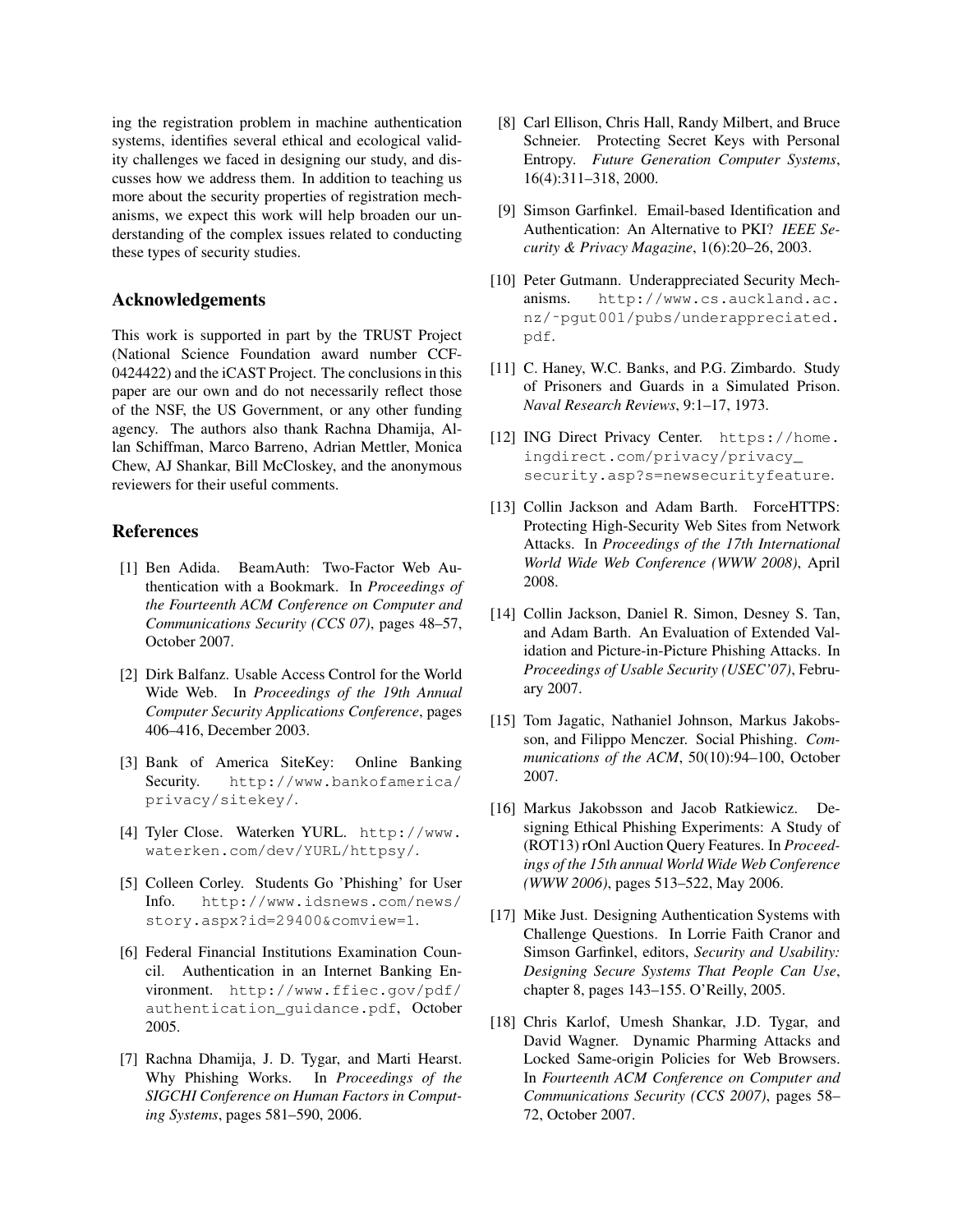- [19] Stanley Milgram. *Obedience to Authority: An Experimental View*. Harper Collins, 1974.
- [20] Stuart Schechter, Rachna Dhamija, Andy Ozment, and Ian Fischer. Emperor's New Security Indicators: An Evaluation of Website Authentication and the Effect of Role Playing on Usability Studies. In *Proceedings of the 2007 IEEE Symposium on Security and Privacy*, pages 51–65, May 2007.
- [21] Christopher Soghoian and Markus Jakobsson. A Deceit-Augmented Man in the Middle Attack Against Bank of America's SiteKey Service. http: //paranoia.dubfire.net/2007/04/ html, April 2007.
- [22] Vanguard security center. https://www. vanguard.com/.
- [23] Min Wu, Robert C. Miller, and Simson Garfinkel. Do Security Toolbars Actually Prevent Phishing Attacks? In *Proceedings of the SIGCHI Conference on Human Factors in Computing Systems*, pages 601–610, 2006.
- [24] Jim Youll. Fraud Vulnerabilities in SiteKey Security at Bank of America. cr-labs.com/ publications/SiteKey-20060718.pdf, July 2006.

### A Study design appendix

## A.1 Use of SSL during the simulated attacks

To comply with the privacy requirements of UC Berkeley's Institutional Review Board on human experimentation, all user identifiers and other potential identifying information sent over a public network must be encrypted. SSL is a straightforward way to address this requirement. We force SSL for all connections to our site and all our cookies have the Secure flag set. We have purchased a certificate for our domain which is accepted by major web browsers.

deceit-augmented-man-in-middle-attack. In a real world attack, a pharmer would most likely not be able to obtain a valid certificate for the target site and not initiate an SSL connection with users; otherwise, users would see a certificate warning. Since our hypothesis is that email registration is more secure than challenge questions, we must ensure that this artificial restriction does not bias the results against challenge questions. Our solution is to maximize the benefits of SSL for the challenge question users and minimize the benefits of SSL for the email registration users. To do this, we assume a potential adversary attacking email registration has obtained a valid certificate for the target domain while a potential adversary attacking challenge question based registration has not obtained a valid certificate. This means group 2-5 users do not see certificate warnings during the attack, but group 1 users do. We implement this by redirecting group 1 users to a different Apache instance (at port 8090) with a self-signed certificate, while group 2-5 users continue to use the original Apache instance in "attack mode". This means the "attack" domain shown in the URL bar for group 1 users will contain a port number, but the "attack" domain for group 2-5 users will not.

### A.2 Debriefing and exit survey

After the experiment ends, we redirect each user to a page which debriefs her about the true purpose of the experiment and explains the reasons for deception. The debriefing page explains the concept of machine authentication and the different ways of registering computers. We then obtain reconsent from each user. If a user reconsents, we redirect her to an exit survey.

Our exit survey starts with general demographic questions such as gender, age range, and occupational area. The second section of the survey collects information on the user's general computing background such as her primary operating system, primary web browser, average amount of time she uses a web browser per week, what kind of financial transactions she conducts online, and how long she has conducted financial transactions online.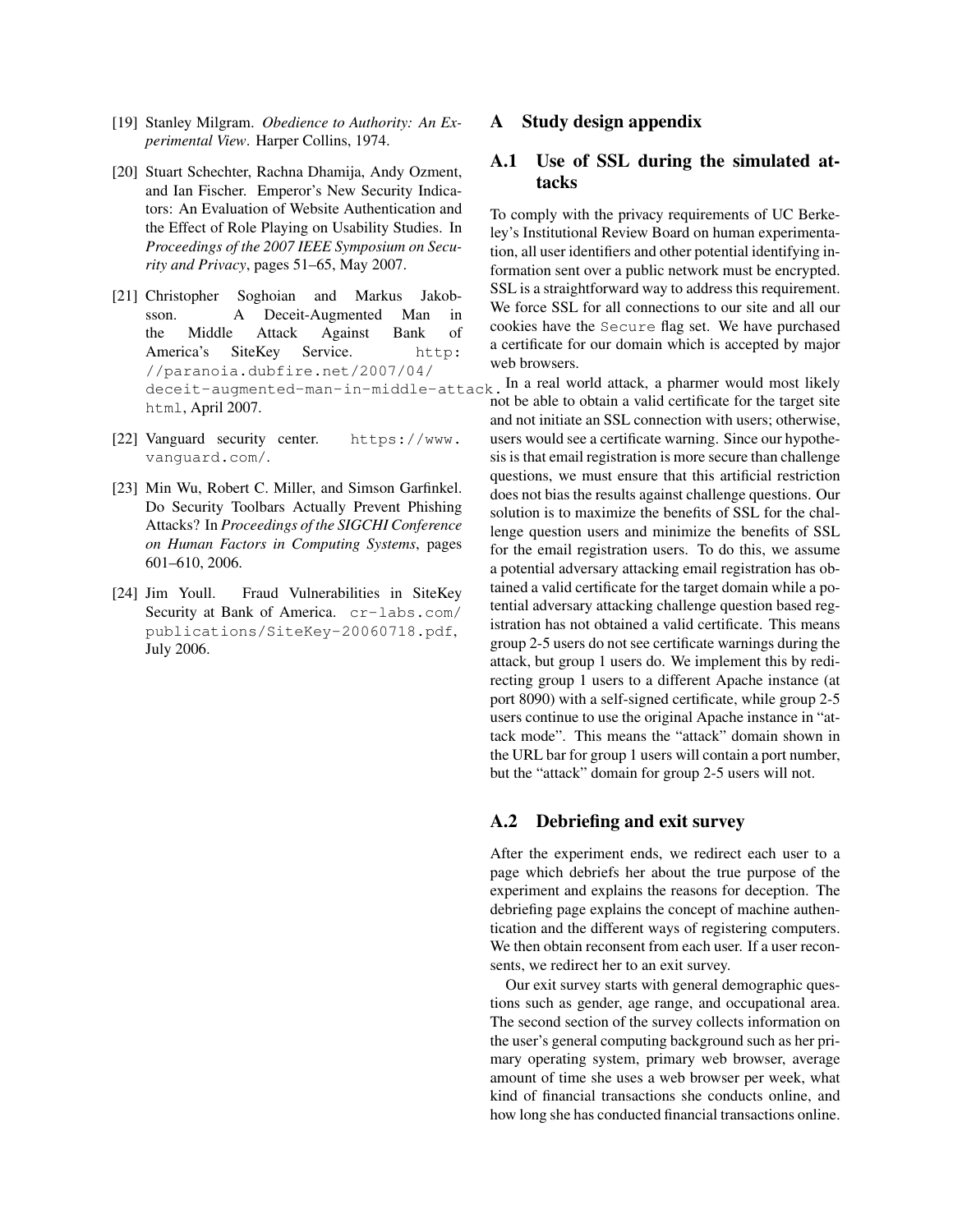The final part of the survey asks more specific questions about the user's experiences during the study. One of our goals is to determine how much risk the user perceived while using our site. Since risk is subjective, we ask each user to think about the general security concerns she has while browsing the World Wide Web and the precautions she takes to protect herself when logging into web sites. Then, we ask her to rank how often and thoroughly she applies precautions when logging into the following types of web sites: banking, shopping, PayPal, web email, social networking, and our study site.

Our second goal is to probe each user's thought process during the simulated attack. We ask her if she ever saw anything suspicious or dangerous during her interactions with our site, and if she did, what she did in response (if anything). On the next page, we show her a screenshot of the attack, and we ask her if she remembers seeing this page. If she did, we ask her whether she followed the instructions on the attack page and to explain the reasoning behind her decision.

Our final goal is to understand each user's general impressions of machine authentication. We ask each user to describe how she thinks registration works and what security benefits she thinks it provides, if any. We also ask her to quantitatively compare the security and convenience of using machine authentication in conjunction with passwords to using passwords alone.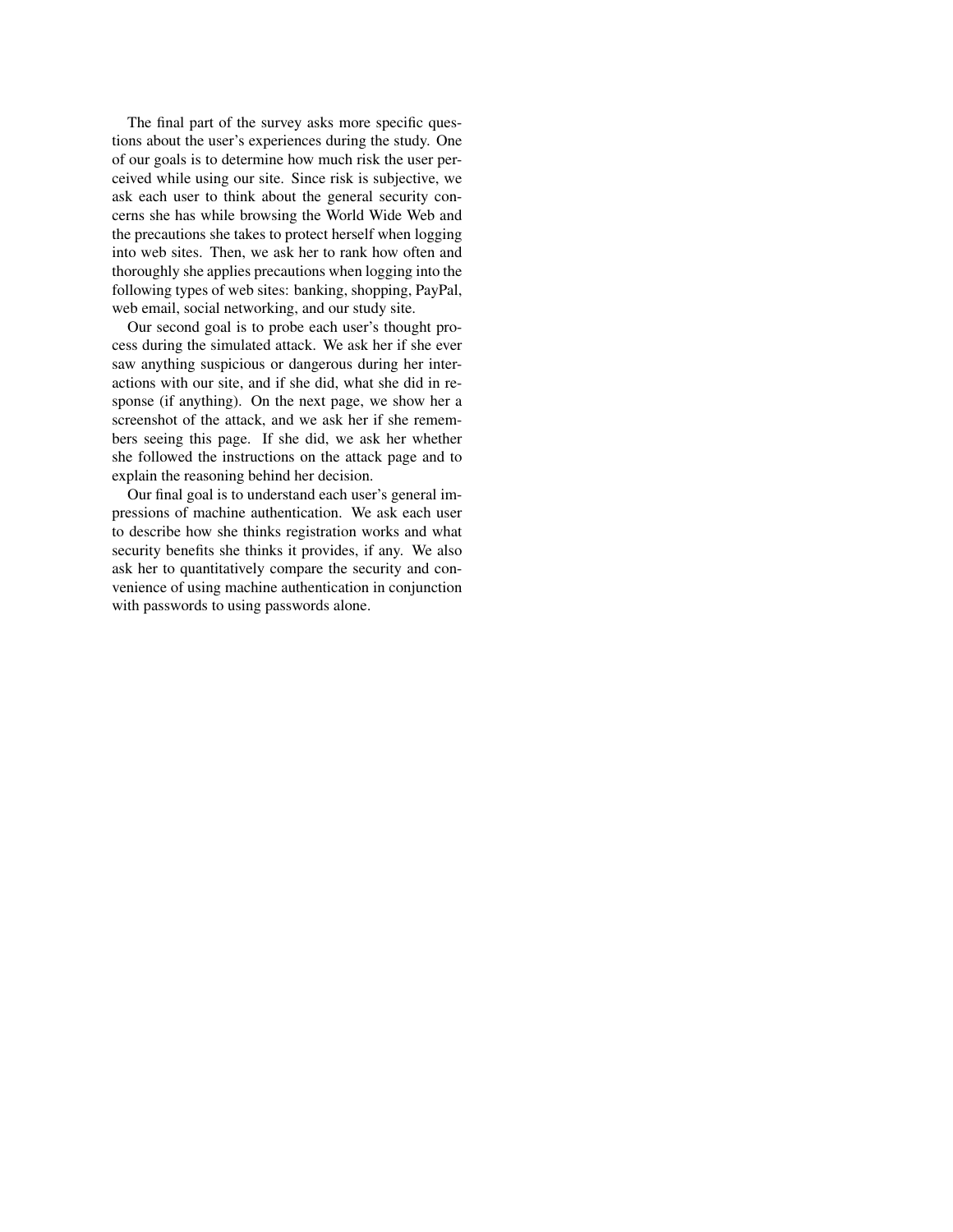| <b>December 10, 2007</b> | -- Select a movie | $\overline{z}$    | -- Select a movie |
|--------------------------|-------------------|-------------------|-------------------|
|                          | $\vert$           | -- Select a movie | ×.                |



Figure 1: User interface for making predictions at our study web site.



Figure 2: User interface for confirming registration.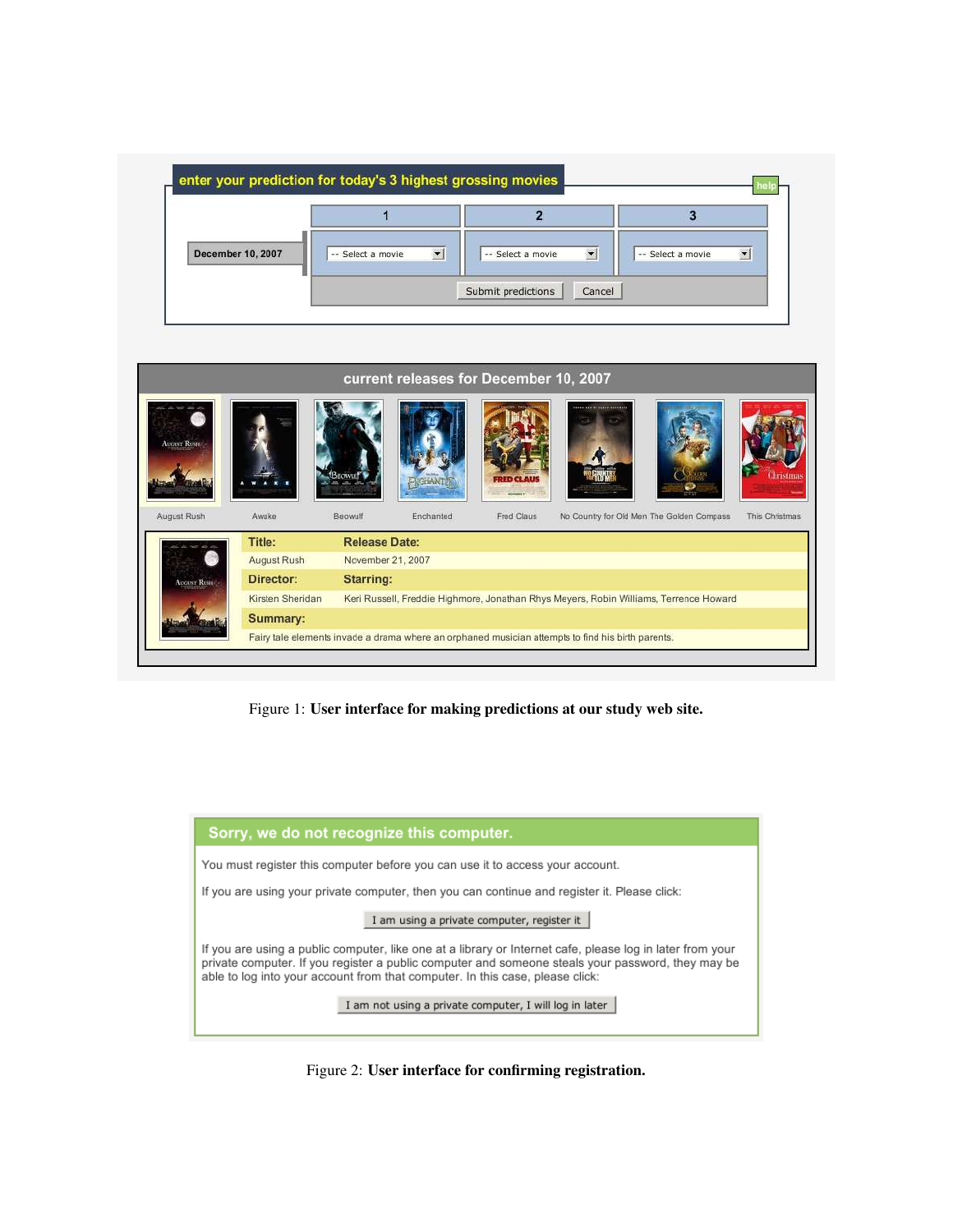|                          | Please setup your challenge questions.                                                                                                                                                                   |         |  |
|--------------------------|----------------------------------------------------------------------------------------------------------------------------------------------------------------------------------------------------------|---------|--|
|                          | Please select and answer two of the questions below. If you log in from a computer we do not<br>recognize, we will ask you your challenge questions to check that it is really you.                      |         |  |
| site looks suspicious.   | Warning! To protect the security of your account:<br>. Do not share your challenge question answers with others.<br>. Do not answer your challenge questions if you see any security warnings or the web |         |  |
| Question 1:              | setup challenge questions<br>-- Select a question                                                                                                                                                        | ▼       |  |
| Answer 1:<br>Question 2: | -- Select a question                                                                                                                                                                                     | $\vert$ |  |
| Answer 2:                |                                                                                                                                                                                                          |         |  |

Figure 3: User interface for setting up challenge questions.

| Challenge questions help us protect the security of your account. When you log in from a computer we<br>don't recognize, we will ask you your challenge questions to verify your identity. |
|--------------------------------------------------------------------------------------------------------------------------------------------------------------------------------------------|
| Warning! To protect the security of your account:                                                                                                                                          |
| . Do not share your challenge question answers with others.<br>. Do not answer your challenge questions if you see any security warnings or the web<br>site looks suspicious.              |
| If you have any problems, please email us at info@ucbmoviepredictions.com                                                                                                                  |
|                                                                                                                                                                                            |
| your challenge questions                                                                                                                                                                   |
| Question 1: In what city did you graduate high school?                                                                                                                                     |
| Answer 1:                                                                                                                                                                                  |
|                                                                                                                                                                                            |
| Question 2: What is the name of your first pet?                                                                                                                                            |
|                                                                                                                                                                                            |
| Answer 2:                                                                                                                                                                                  |

Figure 4: User interface for answering challenge questions.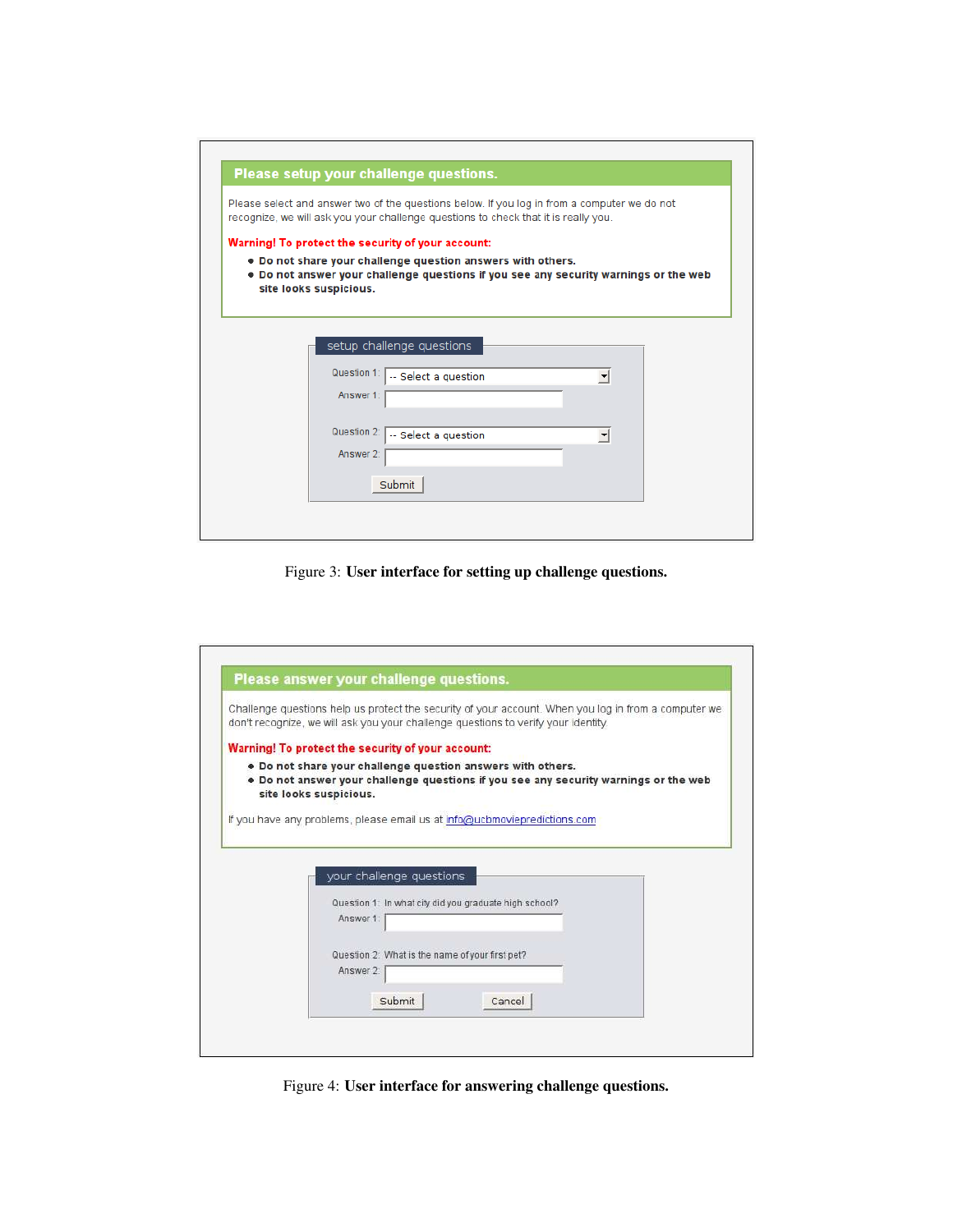| account. | To log in, please provide answers to the challenge questions you selected when you created your |  |
|----------|-------------------------------------------------------------------------------------------------|--|
|          | your challenge questions                                                                        |  |
|          | Question 1: In what city did you graduate high school?                                          |  |
|          | Answer 1:                                                                                       |  |
|          | Question 2: What is the name of your first pet?                                                 |  |
|          | Answer 2:                                                                                       |  |
|          | Submit<br>Cancel                                                                                |  |

Figure 5: Screenshot of the attack against challenge questions.

|                                                   | Please register your computer.                                                                                                                                                                                            |
|---------------------------------------------------|---------------------------------------------------------------------------------------------------------------------------------------------------------------------------------------------------------------------------|
| Movie Predictions                                 | Hello JohnSmith, you made a request on March 27, 2008 15:26 to register a computer for your account at UCB                                                                                                                |
|                                                   | Click on this secure link to register your computer.                                                                                                                                                                      |
|                                                   | Warning! To protect the security of your account:                                                                                                                                                                         |
| . Never forward this email.<br>on the link above. | . Never copy/paste any links or other information from this email. The only safe action is to click                                                                                                                       |
|                                                   | If you are ever asked to do anything other than click on the above link, it is possible someone is attacking your<br>account. If you have any doubts, close your browser and visit UCB Movie Predictions at a later time. |
|                                                   | Please contact us at info@ucbmoviepredictions.com if you have any questions. Thanks!                                                                                                                                      |

Figure 6: HTML email sent to users to register an unregistered computer (with warnings).



Figure 7: HTML email sent to users to register an unregistered computer (without warnings).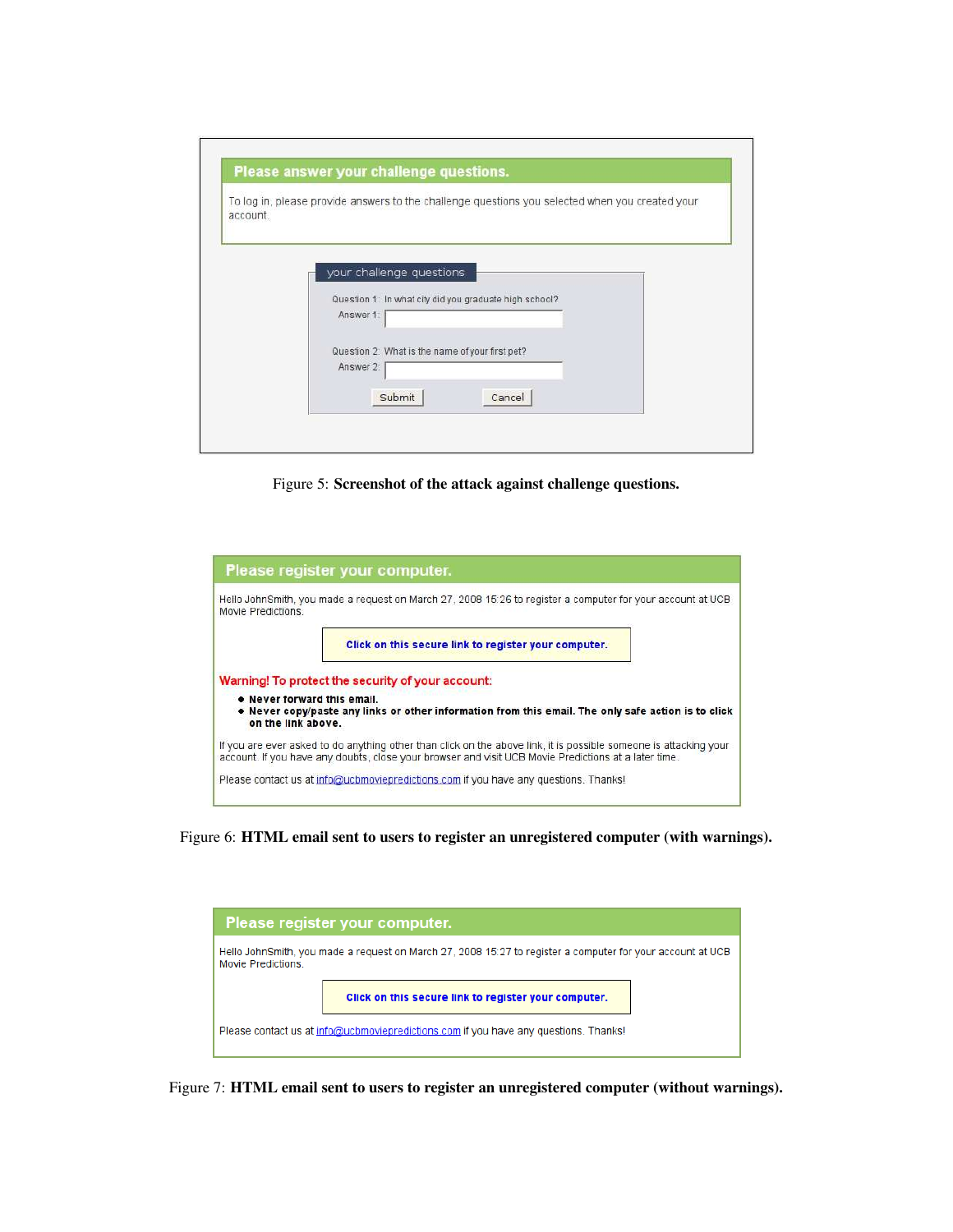

Figure 8: Plain text email sent to users to register an unregistered computer (with warnings).



Figure 9: Plain text email sent to users to register an unregistered computer (without warnings).



Figure 10: Screenshot of the forwarding attack against email registration (targeting HTML emails).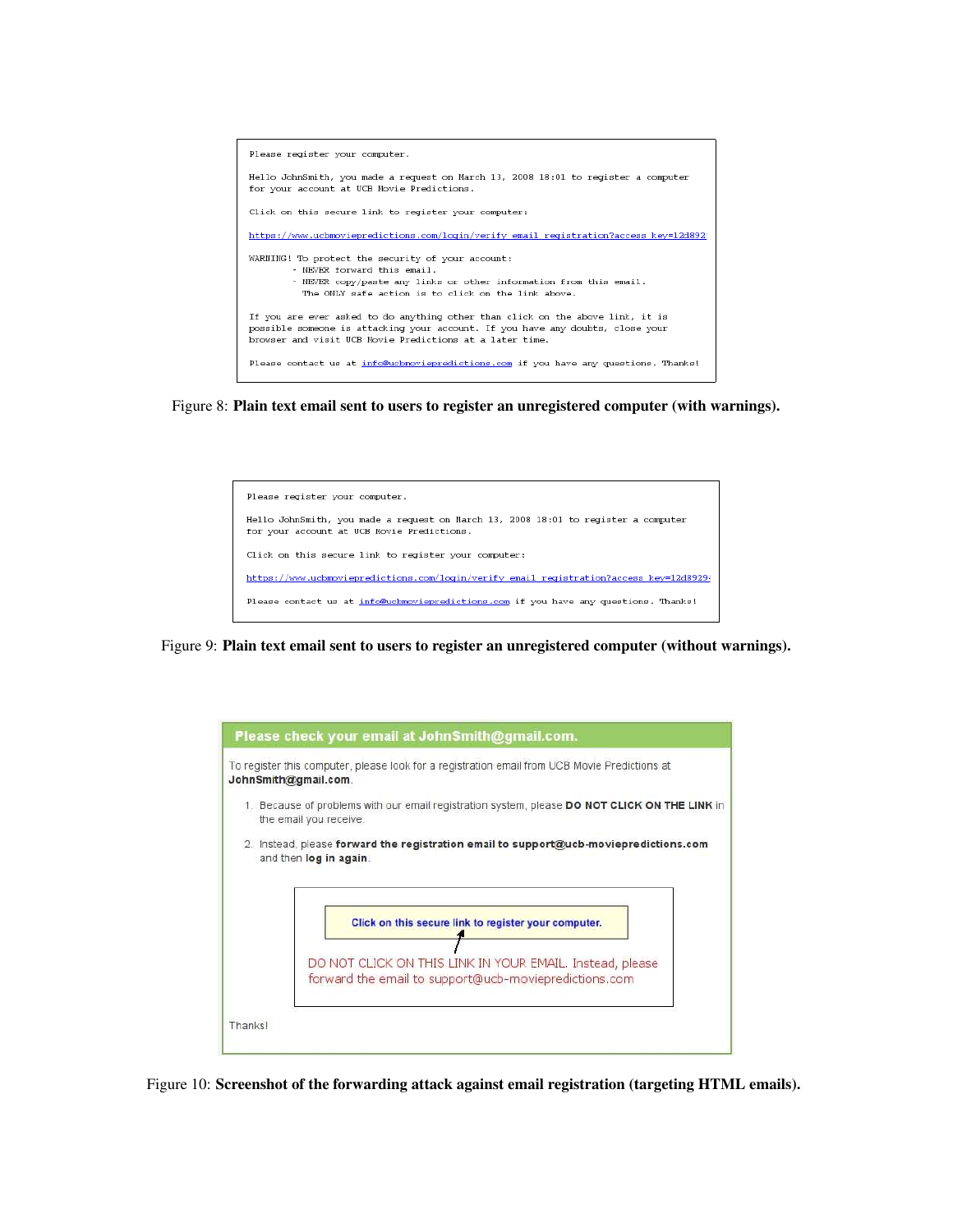

Figure 11: Screenshot of the forwarding attack against email registration (targeting plain text emails).



Figure 12: Screenshot of the cut and paste attack against email registration (targeting HTML emails).